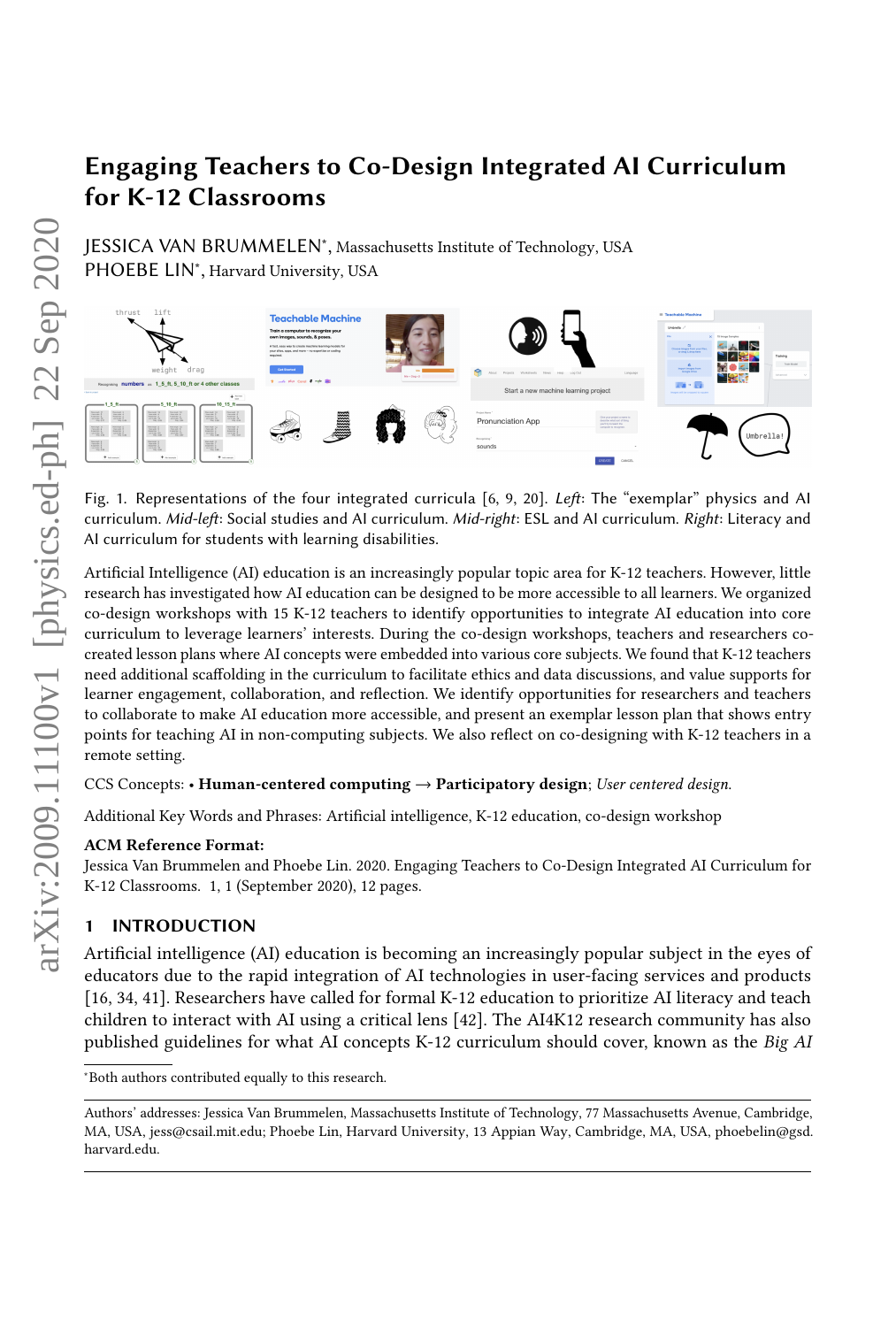Ideas, and calls for AI researchers to help teachers and students understand AI [\[35\]](#page-11-4). As children interact more with AI technologies, it is critical that they are able to recognize AI, understand how AI algorithms work, use those algorithms to solve problems meaningful to them, and evaluate the impact of AI technologies on society [\[5\]](#page-10-4).

Teachers of all subjects should feel empowered to teach AI curriculum, yet teachers often feel they lack sufficient understanding to teach AI or the capacity to include more curriculum on top of their existing curriculum [\[39\]](#page-11-5). Despite the proliferation of tools and AI curriculum in response to the recent calls to action, few are widely implemented due to challenges in the classroom that prevent these curricula from being accessible [\[27\]](#page-11-6). In order to introduce new practices, researchers and developers should consider the contexts of teachers and invest in additional supports to facilitate the accessibility of AI resources for teachers.

Similarly, AI as a discipline can span many other topics, such as government, journalism, and art [\[10,](#page-10-5) [18,](#page-10-6) [32\]](#page-11-7), therefore AI should not be confined to just computing subjects such as computer science or data science. Tools and curriculum today often teach AI as an extension of computer science curricula or as standalone curricula that is difficult to adjust to other contexts [\[8,](#page-10-7) [25,](#page-11-8) [33\]](#page-11-9). Adapting those tools and curriculum then becomes especially difficult for teachers who teach core subjects, including English, math, social studies, and science, and may not have any AI experience. The lack of integrated AI curricula in core subjects has become one of the barriers to exposing AI to students with little access to computing disciplines.

In this paper, we partner with K-12 teachers to design AI curriculum that is integrated with core subjects. We aim to empower all teachers to incorporate AI into their classrooms and leverage learners' interests for other subjects through a two-day co-design workshop with 15 teachers from different schools. We set out to understand what is necessary and valuable to K-12 teachers to effectively implement integrated AI curricula, and co-create lesson plans that address those needs and values. Specifically, our research questions are:

<span id="page-1-0"></span>RQ1: How might we address K-12 teachers' values and considerations when designing AI curriculum? (Teaching needs)

<span id="page-1-1"></span>RQ2: How might AI be integrated into core subject curriculum? (Integrated curriculum design) To answer these research questions, we organized a multi-session workshop that spanned two days with fifteen teachers who teach various subjects. The first day of the workshop involved presentations and group discussions to level set everyone's basic understanding of AI. Between the first and second day of the workshop, participants were asked to complete a brainstorming assignment where they identified curriculum of their own to use as a potential base for an integrated AI curriculum. During the second day of the workshop, we split participants into three small groups to work together and design a lesson plan that integrates AI into a non-computing subject curriculum. The co-design process revealed when teachers design curriculum, they consider four practical needs: evaluation, engagement, logistics, and collaboration. Furthermore, our analysis of the co-designed lesson plans showed opportunities for connections between AI and a core subject, with three points of integration: data, reflection, and scaffolding for ethics.

The contributions of this work are (1) identifying the values and needs of K-12 teachers teaching AI in the classroom and opportunities to address them, (2) showing an exemplar integrated AI curriculum as an output of the co-design session [\[6\]](#page-10-0), and (3) reflecting on co-design sessions involving K-12 teachers in a remote setting to solicit design considerations of AI curriculum.

#### 2 RELATED WORK

To the authors' knowledge, there are no papers describing a co-design process with teachers to integrate AI concepts into core curriculum, and few papers that purposefully integrate AI concepts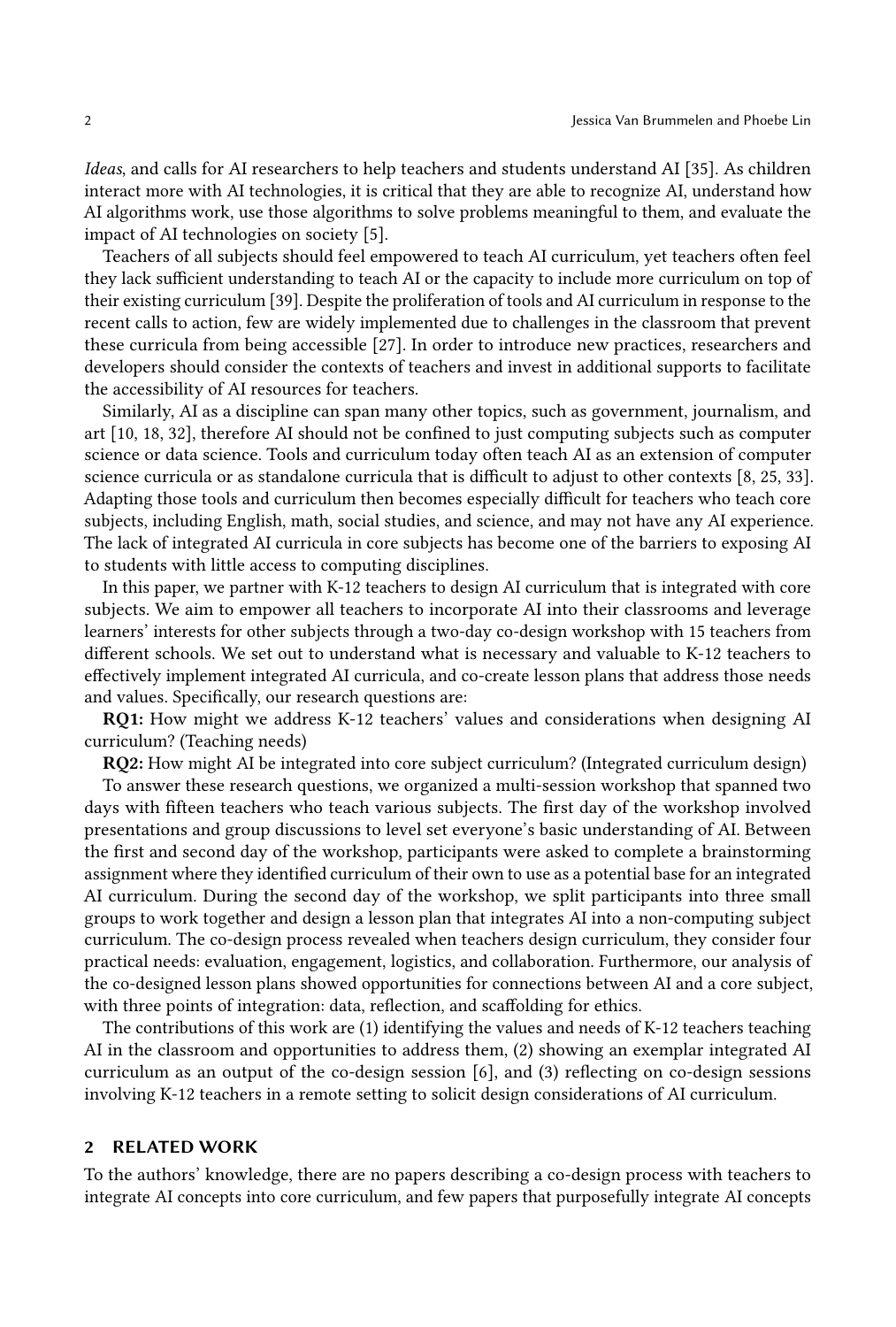into core curriculum. Other related research includes the development of AI education tools and curricula, as well as co-design of other course materials with teachers.

#### 2.1 AI Education for K-12

Many K-12 AI tools and curricula exist as standalone products or extend computer science curriculum. Two widely-used AI teaching tools are Teachable Machine [\[9\]](#page-10-1) and Machine Learning for Kids [\[20\]](#page-10-2), which empower learners to develop classification models without needing to program. Other standalone AI teaching tools include Any-Cubes, which are toys to teach machine learning (ML) concepts [\[29\]](#page-11-10); Calypso for Cozmo, which is AI curriculum for a toy robot [\[37\]](#page-11-11); and extensions for MIT App Inventor, which enable students to develop AI-powered mobile apps [\[23\]](#page-11-12). Each of these tools could be integrated and taught in core classes; however, are presented as standalone AI tools.

In terms of K-12 AI education research involving instructors, most involve researchers rather than K-12 teachers as the instructors, and likely miss valuable expertise and feedback from professionals who have worked in the classroom. Nevertheless, some works involving K-12 teachers include an AI summer program for high school girls [\[38\]](#page-11-13), an AI engineering course for high school students [\[31\]](#page-11-14), and a STEM workshop for middle school students [\[28\]](#page-11-15). Each of these studies saw value in engaging with K-12 teachers.

Other works have also integrated core curriculum content into AI tools and curricula; however, most of these involve researchers as instructors and are often not in regular classroom settings. For example, one physical education curriculum involves students developing sports gesture classification models with researchers as facilitators [\[43\]](#page-11-16). Another science-based curriculum involves students teaching a conversational agent about animals, and observing it classify the animals into ecosystems with researchers as facilitators [\[21\]](#page-10-8). Although these works are state-of-the-art in K-12 AI education, it is unknown whether they are suitable for K-12 classrooms, since they have not been tested in regular classrooms and teachers were not involved in the design process.

In our literature review, we found one example of AI curriculum that was both integrated into a core course and designed or taught by K-12 teachers alongside researchers. This curriculum involved AI and science concepts, and was taught in Australian K-6 classrooms [\[17\]](#page-10-9). Although this example is insightful, much further research is needed to integrate teacher expertise and address widespread, integrated AI curriculum in K-12 classrooms [\[39\]](#page-11-5).

# 2.2 Co-Design in Education

Although K-12 AI education has not yet benefited from tools and curriculum co-designed with K-12 teachers, other areas of education have. For example, in one study, researchers collaborated with teachers to develop new science curriculum materials. Researchers recognized the value in teachers' K-12 expertise and in promoting their agency throughout the design process [\[30\]](#page-11-17). Another science curriculum co-design study argued that the process of working with teachers had substantial effects on adoption of the tools and curricula, in addition to bringing social value and innovative ideas [\[13\]](#page-10-10). In order to catalyze such benefits, one paper presents key considerations to co-designing with teachers. These include addressing a "concrete, tangible innovation challenge", investigating "current practice and classroom contexts", and involving a "central accountability for the quality of the products of the co-design", among others [\[27\]](#page-11-6). In our study, we utilize these considerations and present a co-design for AI-integrated core curricula development.

# 3 METHOD

We conducted a two-day co-design workshop with fifteen instructors, ranging from K-12 teachers to educational directors. Participants completed pre-work before each day's activities, as well as pre- and post-workshop surveys. The co-design activity was split into three smaller group sessions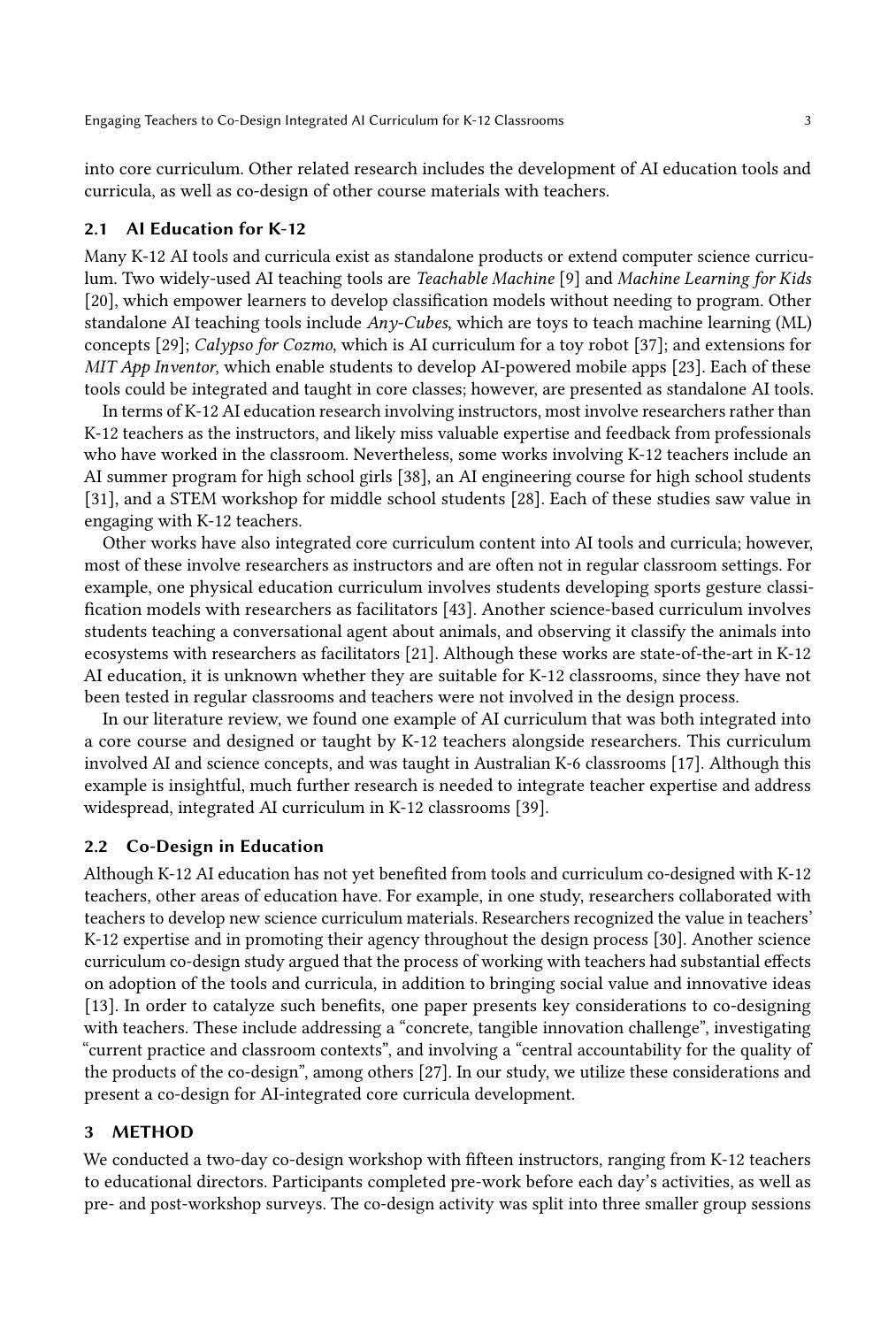to enable us to better identify differences in value and process of different teachers. This study was approved by the universityâĂŹs Institutional Review Board (IRB).

# 3.1 Participants

Fifteen teachers participated in the study, whom we recruited from a mailing list and our personal network. The only inclusion criteria was that they teach or previously taught in a K-12 classroom and were able to commit to the time and pre-work for the two-day workshop. Seven participants identified as female, four participants identified as male, and the remaining did not say. Their age ranged from 25 to 50 ( $M = 40.6$ , SD = 11.6). In our selection process, we prioritized participants who primarily taught non-computing subjects, such as English language arts (ELA), and then participants who taught computer science, with the idea that small group sessions could have diverse perspectives. Their work background is detailed in Tab. [1.](#page-3-0) All participants provided informed consent to participate in compliance with our institutionâĂŹs IRB. As the workshop was conducted in groups, we collected participants' availability and selected times where the greatest number of participants could join. Each day of the workshop lasted 2.5 hours. Every workshop session involved two researchers.

<span id="page-3-0"></span>Table 1. Participants were selected to represent diverse profiles and/or subject areas.

| ID              | Grade taught   | Subject taught                     | Location                 |
|-----------------|----------------|------------------------------------|--------------------------|
| P <sub>1</sub>  | 6th grade      | English Language Arts (ELA)        | North Carolina, USA      |
| P <sub>2</sub>  | 5th grade      | Science                            | Connecticut, USA         |
| P <sub>3</sub>  | 6th-8th grade  | Computer Science                   | Tunisia, North Africa    |
| P <sub>4</sub>  | 9th-12th grade | Computer Science                   | Cuneo, Italy             |
| P <sub>5</sub>  | 9th-12th grade | Chemistry and Math                 | British Columbia, Canada |
| P6              | 6th-8th grade  | <b>STEM</b>                        | Florida, USA             |
| P7              | 6th-8th grade  | <b>STEM</b>                        | Florida, USA             |
| P8              |                | <b>STEM</b>                        | Pennsylvania, USA        |
| P <sub>9</sub>  | 6th-8th grade  | Computer Science                   | California, USA          |
| P <sub>10</sub> | 9th-12th grade | Career Exploration                 | Rhode Island, USA        |
| P <sub>11</sub> | 9th-12th grade | Computer Science                   | Massachusetts, USA       |
| P <sub>12</sub> | 9th-12th grade | Library Science                    | Rome, Italy              |
| P <sub>13</sub> | 6th grade      | History                            | California, USA          |
| P <sub>14</sub> | 6th-9th grade  | Computer Science                   | Turkey                   |
| P <sub>15</sub> | 6th-12th grade | English as a Second Language (ESL) | Pennsylvania, USA        |

#### 3.2 Co-Design Workshop

The entire co-design workshop spanned two days, Session 1 on the first day and Session 2 on the second day. Session 1 consisted of discussions and a "What is AI" presentation to level set all participants (see Tab. [2\)](#page-4-0), and Session 2 consisted of the co-design activity and an ethics presentation (see Tab. [3\)](#page-5-0). Here, we describe our rationale and the activities in detail.

3.2.1 Session 1. Before the first session, we asked participants to complete a pre-workshop questionnaire asking about participants' familiarity with AI, whether they have taught AI in the classroom before, and if so, what their experience was. This was to understand their backgrounds and enable us to tailor the content of Session 1 appropriately. Participants were also given detailed instructions on how to install and use Zoom [\[3\]](#page-10-11), Slack [\[4\]](#page-10-12), and Miro [\[2\]](#page-10-13)—the tools used throughout the entire workshop. We started Session 1 with breaking participants into small groups on Zoom to discuss why participants thought AI is or is not important to teach their students. Having them describe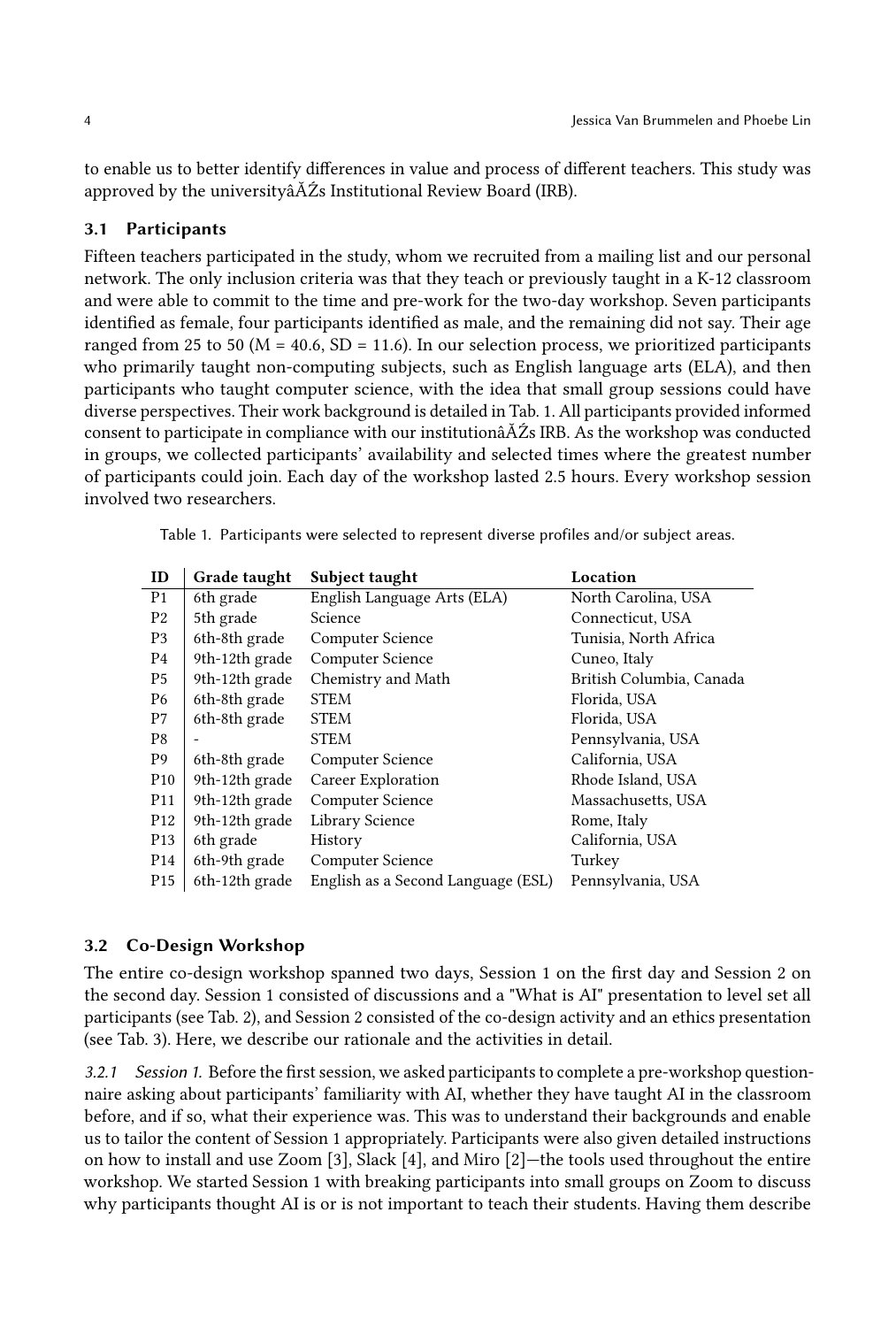Engaging Teachers to Co-Design Integrated AI Curriculum for K-12 Classrooms 5

what and why AI was important allowed us to understand their preconceptions about AI and their priorities as teachers. During the "Let's learn AI" presentation, participants learned the Big AI Ideas [\[36\]](#page-11-18), categories of AI, and how to recognize what is and is not AI. During the "Let's learn AI tools" presentation, we demoed four distinct AI learning tools and provided participants with resources and links to explore further. We then used Miro for a card sorting activity [\[40\]](#page-11-19), where we asked participants to generate categories for Google's A to Z of AI cards [\[1\]](#page-10-14), where categories were limited to subjects taught in the classroom. The card sorting activity showed participants' enthusiasm for integrating AI topics into every classroom subject, including English language arts (ELA), writing and reading, social studies, math, science, economics, and social-emotional learning.

| Table 2. Schedule for Session 1 |  |  |
|---------------------------------|--|--|
|                                 |  |  |

<span id="page-4-0"></span>

| Time           | Activity                                      |
|----------------|-----------------------------------------------|
|                | 15 min   Introduction                         |
|                | 20 min   Why AI? (Discussion)                 |
|                | 50 min   Let's learn AI! (Presentation)       |
| 15 min   Break |                                               |
|                | 25 min   Card sorting activity                |
|                | 25 min   Let's learn AI tools! (Presentation) |
|                |                                               |

3.2.2 Session 2. Participants were asked to complete "pre-work" before Session 2. Participants had two days to complete their pre-work between Session 1 and Session 2. The pre-work asked participants to explore the rest of the AI learning tools, select one of the tools to go along with a curriculum they currently use or have used in their classrooms, and identify areas where they see potential to teach AI using the selected tool. Participants uploaded their submissions into a shared Google Drive folder. Participants had access to the workshop Google Drive folder, which contained all of the presentations and resources from Session 1, at all times, and could also post questions in the workshop Slack group, which was monitored closely by the researchers. From the pre-work submissions, we selected one idea to develop into an exemplar curriculum (see [\[6\]](#page-10-0)).

For Session 2, participants were split into three groups of 4-5. Each group was asked to analyze the exemplar curriculum and discuss what they noticed. The co-design activity part 1 then began with each group responding to a prompt asking them to devise integrated AI curricula for specific subjects. We created the prompts from the pre-work submissions and organized the groups such that each would have a domain expert. For example, the group responding to the prompt asking participants to create a curriculum for students who are learning English as a Second Language (ESL) had an ESL teacher, who would be familiar with ESL students' needs. Each group was also paired with a researcher, who provided technical input and answered participants' questions about AI or learning tools. During the "Ethics & Diversity" presentation, we presented definitions of AI ethics, diversity statistics within the field, and resources for teaching and learning AI ethics. Participants then continued working in their groups on their integrated curriculum in co-design activity part 2.

Every group was successful in producing a first draft of an implementable AI curriculum that integrated with a core subject. The drafts can be found in the appendices [\[6\]](#page-10-0). Lastly, participants discussed why they thought AI was or was not important to teach for a second time, which acted as a reflection and a way to see if their mindset or preconceptions changed after the workshop. Participants were asked to complete a post-workshop questionnaire that asked how familiar they were with AI, how comfortable they felt teaching AI in their class, as well as feedback on the workshop itself and their demographics (i.e. age, gender, ethnicity).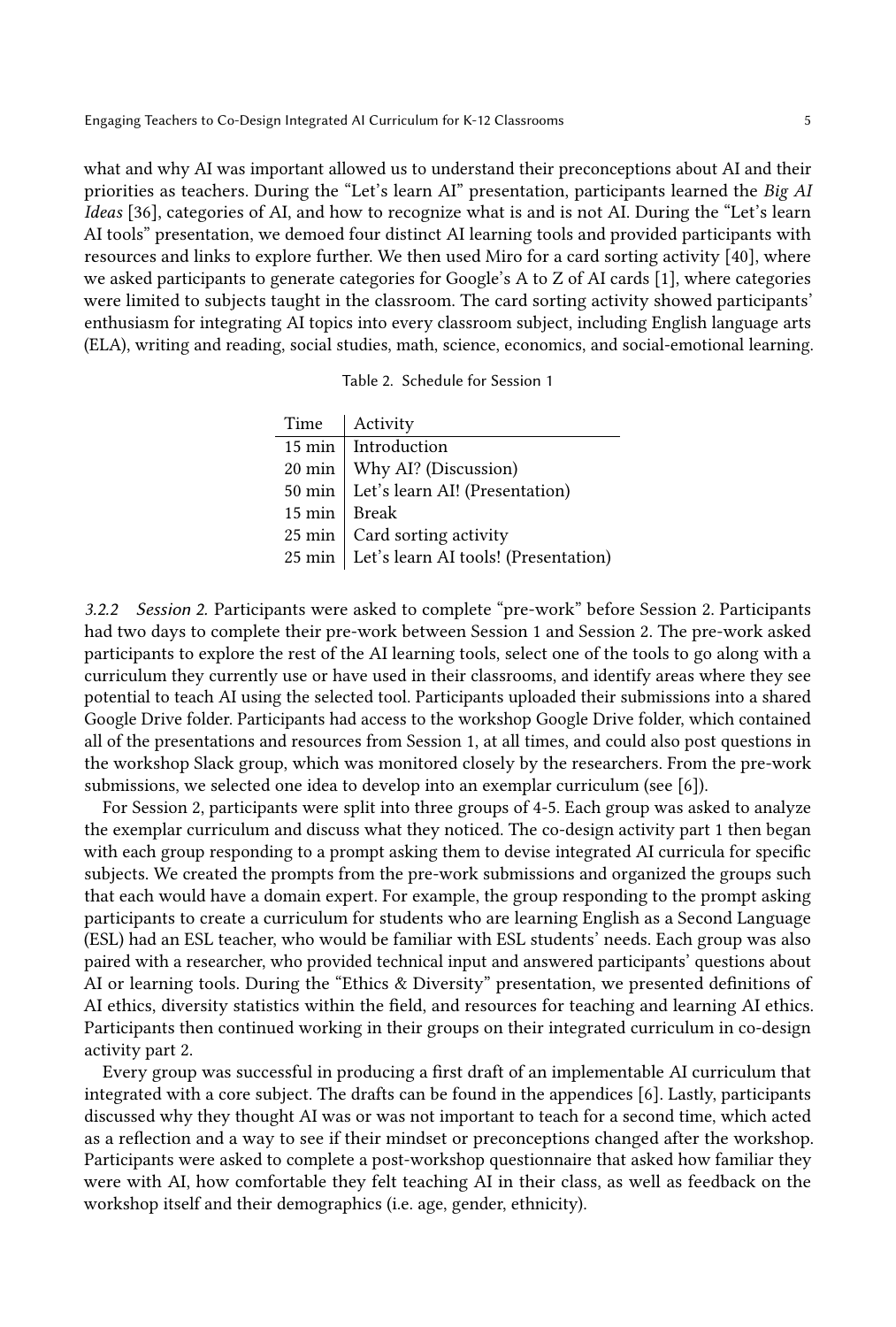Table 3. Schedule for Session 2

<span id="page-5-0"></span>

| Time   Activity                            |
|--------------------------------------------|
| 60 min   Co-design activity part 1         |
| 15 min   Break                             |
| 40 min   Ethics & Diversity (Presentation) |
| 20 min   Co-design activity part 2         |
| 15 min   Why AI? (Discussion)              |
|                                            |

#### 3.3 Data Analysis

Our dataset consists of the audio recordings of the entire co-design workshop, participant questionnaires, and the deliverables of each participant, which include their pre-work submissions and their group work during the co-design activity. All audio recordings were transcribed to text and thematically coded by two researchers using open coding. We specifically examined their process, priorities, and challenges.

Nine out of 15 participants had never taught AI in the classroom. While some participants had had experience teaching AI, they were interested in learning how to allow non-CS students experience AI and integrate AI into their teaching. Participants came into the workshop rating their own familiarity with AI an average of 4.8 out of 7, and finished the workshop with an average rating of 5.8 out of 7. Teachers also rated their confidence about integrating AI into their own curriculum with an average rating of 5.6 out of 7.

#### 4 RESULTS AND DISCUSSION

Our teacher participants teach students with diverse needs. The co-design activity prompted rich discussion with three groups completing three curriculum drafts that integrated AI with a topic of their choice. The topics were: (1) "How Does Data Affect Government Policy?" (Social Studies Curriculum), (2) "Learn Vocabulary with an AI" (Literacy curriculum for students with learning disabilities), and (3) "Build an AI-powered Pronunciation Application" (ESL curriculum), as shown in the appendices [\[6\]](#page-10-0). During the co-designing process, all groups shared certain considerations for the curriculum, though each group addressed them differently. In the first section of results, we answer the first research question by outlining what the shared values and considerations were and showing how each group addressed them. We then answer the second research question by showing how each curriculum effectively integrated AI.

# 4.1 R[Q1:](#page-1-0) How might we address the values and considerations of K-12 teachers when designing AI curriculum?

We identified four categories of values and considerations that our teachers had while creating the curriculum drafts: Evaluation, Engagement, Logistics, and Collaboration.

4.1.1 Evaluation. All groups considered student evaluation to be critical to a curriculum. Teachers wanted to see evidence for learning and know their students understand relevant concepts correctly. To do so, teachers first considered their own objectives: "Do we have an end goal in mind, or like, what do we consider a success?" (P9). In the ESL curriculum, P12 referred to the Big AI Ideas to identify the what the group called the "AI objective". P12 and P15 also frequently referred to the exemplar curriculum, suggesting that teachers require frameworks and scaffolding to devise the AI objective. To evaluate students, P5 and P12 both suggested non-traditional forms of evaluation, such as an "exit interview or on-the-fly assessments where students talk through all of the details, so we get a really good idea from a conversation with them whether they understand what they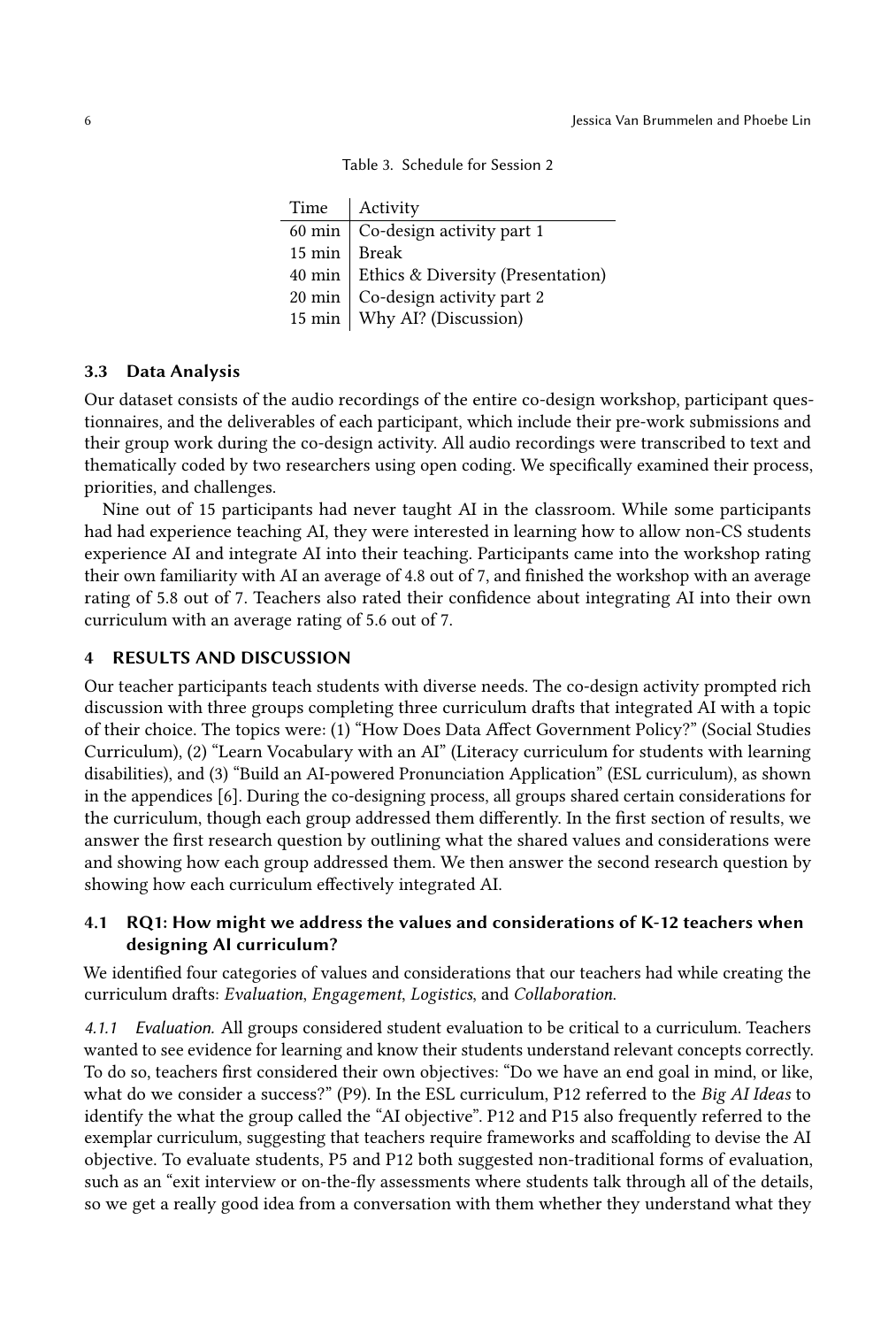were doing" (P5) and "an engineer's log where you've got their design and you've got to do it all official" (P12). In these drafts, teachers wanted to evaluate students on their conceptual knowledge, and not on their technical knowledge.

4.1.2 Engagement. In a K-12 setting, engagement tends to be particularly challenging, which was a concern for our teachers. P8 and P10 grounded the Social Studies curriculum in law and government discourse by having students review an article around the Crown Act. Introducing context to the project gives students an "anchor" (P8) or hook to prompt further inquiry. Other anchors included asking students the "hard questions" about real-world applications of AI, such as "how do Siri and other personal assistants get to be at that point?" and "who used the machine learning and designed the app?" (P7). P5 and P15 both mentioned student-driven learning as a way to leverage students' interests. For example, "I can see a sixth grader coming in and going, I went to the baseball game and I couldn't say all these words. And they decide they're going to do baseball that day" (P12). Lastly, multiple groups brought up competition and gamification as effective methods of engagement: "the class creates a game that students use to quiz themselves on vocab by trying to be better than the system" and "module 1 can be a rock paper scissors game so that students get familiar with the interface" (P2).

4.1.3 Logistics. By logistics, we mean factors that enable the curriculum to be smoothly run in the classroom. Teachers tended to think about how the lesson itself would take shape before addressing which core standards the lesson intended to cover. For example, at the beginning of the co-design, P10 explained that what would be most beneficial was "thinking of how to structure the lesson and what resources we can use to pull in to have the engagement component". Most teachers struggled with identifying which technology resources and learning tools to use, for example, whether to use Machine Learning for Kids [\[20\]](#page-10-2) or Google Quick Draw [\[19\]](#page-10-15). Our teacher participants generally looked to the researcher for guidance, suggesting that tools can be more explicit about when and how they can be applied in K-12 classrooms. Teachers also paid close attention to grade-level considerations. They felt more comfortable having older students drive their own learning, but recognized even younger students are capable of deep reflection: "posing some challenging questions will vary a little depending on age, but you can get pretty deep with some—even fifth graders. They can get into this, and I think it's a good way of opening the door" (P15).

4.1.4 Collaboration. All groups discussed the value of collaboration. In the ESL curriculum, teachers had their students collect data in groups and input the data into multiple models using Machine Learning for Kids. In the literacy curriculum, teachers had every student contribute 10 images to a class dataset to input into Google Teachable Machine. The presence of group work not only helps overcome the need to create many training examples for a machine learning model, but also provides students with opportunities to discuss design and ethics decisions with their peers and teacher. This also aligns with Long and Magerko's design consideration for Social Interaction [\[22\]](#page-11-20).

Teachers also consider how collaboration can be implemented most effectively when designing curricula. For example, P8 described how "it's important to think about the group size because you want to make sure that students have a voice in the work. And when you start doing large group things those kids that process information internally never get to be heard." She went on to describe how, in her experience, "duos [of students] work really, really well" and how it is generally better to "go with smaller groups [of students in the classroom], but if you're using technology [...] you're bound by what you have." Thus, it is important to consider how AI tools can best facilitate group work to ensure all students have a chance to contribute and learn.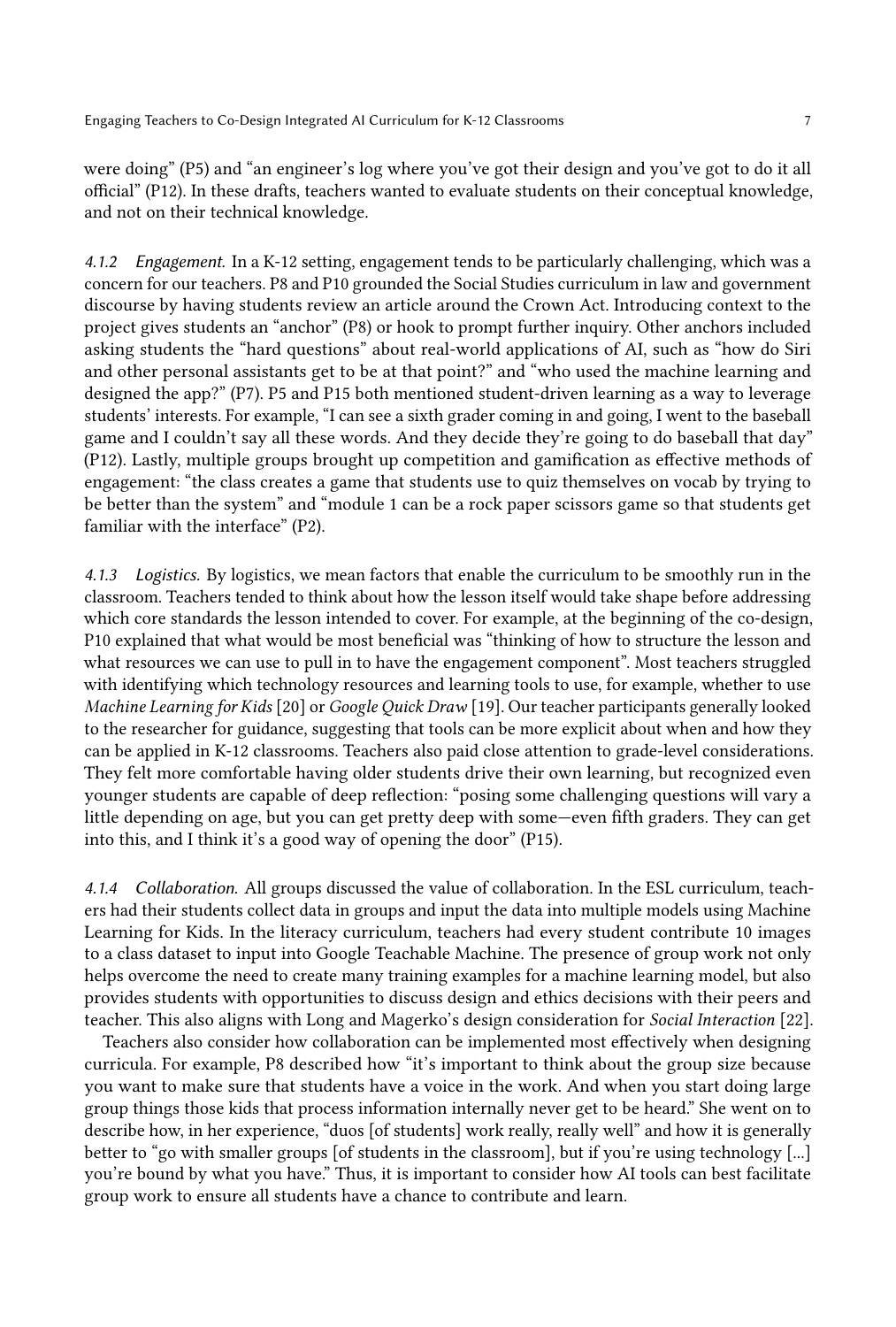#### 4.2 R[Q2:](#page-1-1) How might AI curricula support teachers when they teach AI?

During the co-design, teachers made connections between the core subject material (e.g., social studies) and AI in three main ways: (1) relating an AI tool or concept to the core subject, (2) relating content from the core subject to AI, and (3) noticing overlapping concepts in AI and the core subject. For example, P14 related the AI tool, Arbitrary Style Transfer [\[24\]](#page-11-21), to the core subject of history when he said, "If we give an image as input and try to modify [it] according to the old art [using] Style [Transfer][...] This can give us an idea about the history when we look at the picture, [...] but if you change the picture, the students may understand how people thought in the past". Other teachers related real-life applications of AI to core subjects, like how YouTube suggestion algorithms can be "tunnel visioned" in what they suggest, similar to how people can be "tunnel visioned" when considering politics or how recidivism risk analysis algorithms [\[7\]](#page-10-16) can be related to social studies concepts (P10).

Teachers also often made connections by starting with a core subject concept and relating it to AI. For instance, one teacher connected physics data from one of their student's 3D printing projects to an AI flight prediction algorithm (P12). The same teacher also started with an English unit and asked, "What tools do we know that we [can] connect to language?", ultimately connecting English to a Shakespeare natural language processing algorithm. Another teacher began with the ELA concept of "argumentation" and connected it to the reflection and "data analysis" processes in AI (P8).

In terms of overlapping concepts between AI and core subjects, teachers often found connections using the Big AI Ideas [\[36\]](#page-11-18). For instance, the Big AI Ideas of Societal Implications and Representation and Reasoning are also core concepts in social studies. The AI concept of iterative development in ML was also directly connected to the social studies concept of iterative opinion making through "go[ing] back and forth" (P8) and adjusting beliefs.

Using these methods of connection, participants co-designed integrated curricula containing AI concepts and supports for teaching core subject requirements. The curricula contained three main points of integration: (1) data, (2) reflection, and (3) ethics.

4.2.1 Data. Educational activities often produce data, and AI systems often require data. This provides an obvious access point for AI systems to be integrated into ready-made educational activities. In our co-design workshops, participants used this fact to generate integrated curriculum. For instance, in the exemplar curriculum (see Fig. [1](#page-0-0) and [\[6\]](#page-10-0)) (which was based on a teacher's idea during the workshops) students would produce data as they construct airplanes for a physics activity. The paper airplane dimensions and time-of-flight data would then be used to train a ML model to predict the effectiveness of other potential paper airplanes, combining AI systems and physics concepts into a single curriculum.

For the ESL integrated curriculum, students produced data as they were practicing word pronunciation, which was then utilized in a pronunciation teaching app. For example, students would create data by recording saying a word correctly (as guided by a teacher) and incorrectly, which would then train a classification model for an app developed in *MIT App Inventor* [\[23\]](#page-11-12). This app would then be used to further help students learn correct pronunciation. Future AI-integrated curricula might consider utilizing the data inherent in core curricula activities, such as speech pronunciation data, to teach AI. This may be through teaching data-related AI competencies, like Data Literacy, Learning from Data, and Critically Interpreting Data [\[22\]](#page-11-20), or through using data to train ML models, which can teach other AI competencies.

For the literacy curriculum for students with learning disabilities, participants also used data from core curriculum—vocabulary words—to integrate AI concepts. From the vocabulary words, students would find relevant images, generating further data, and use this to train a classification model.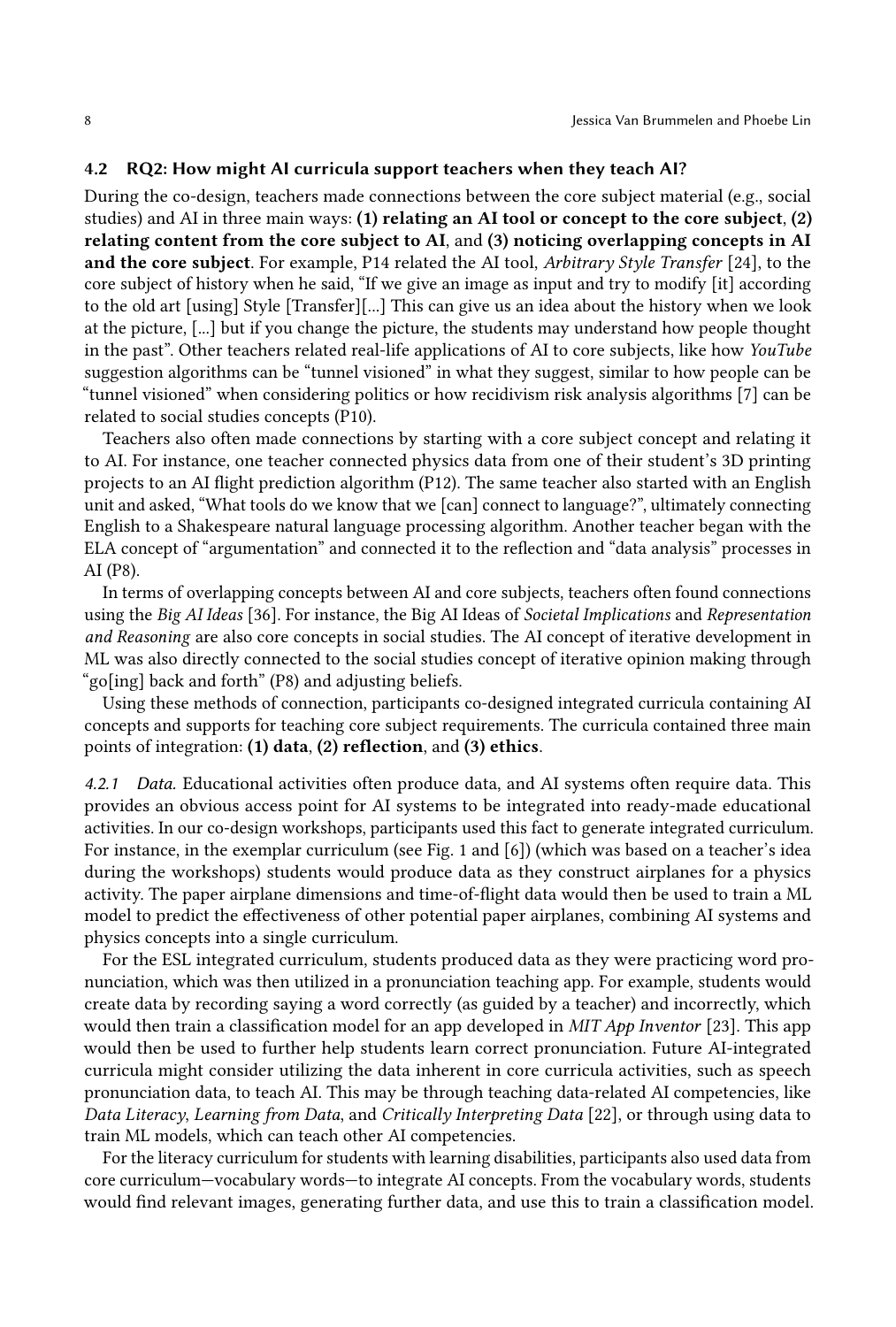This addressed the aforementioned data-related AI competencies, as well as other competencies, including the ML Steps and Human Role in AI, in addition to relevant English literacy concepts.

4.2.2 Reflection. Another point of AI integration was student reflection on core curriculum content and AI methods. Many common core standards as well as AI competencies can be addressed through student reflection. For example, the common core standard, 1-ESS1-1: "Use observations of the sun, moon, and stars to describe patterns that can be predicted." [\[26\]](#page-11-22), and the AI concept, "Learning from Data", could be addressed by reflecting on patterns in a constellation classification model's input and output. In the exemplar curricula, students were asked to reflect on what did and did not work and why, and on the real-world implications of a biased dataset in airplane development. This reflection addressed both a standard from the common core, 3-5-ETS1-3: "Plans and carries out fair tests in which variables are controlled and failure points are considered to identify aspects of a model or prototype that can be improved" as well as a number of AI literacy competencies, including AI Strengths & Weaknesses, Critically Interpreting Data, and Ethics [\[22\]](#page-11-20).

Teachers also used this method to integrate AI concepts into the social studies curriculum. For example, students were asked to reflect on the amount of data in each image category, social norms and peer opinion, people's ability to access resources, and consensus agreement in this curriculum. These reflection questions address a number of the AI competencies, including Data Literacy, Critically Interpreting Data, and Ethics [\[22\]](#page-11-20), as well as core social studies and English language arts standards, including NSS-EC.5-8.1: Scarcity, NSS-C.5-8.3: Principles of Democracy, NL-ENG.K-12.4: Communication Skills, and NL-ENG.K-12.7: Evaluating Data [\[14\]](#page-10-17).

4.2.3 Ethics. The final point of integration we present is through ethics, which is one of the AI literacy competencies [\[22\]](#page-11-20). Ethics can also be found in many common core standards [\[14,](#page-10-17) [26\]](#page-11-22). For example, environmental ethics can be found in life science standards (K-ESS3-3: "Communicate solutions that will reduce the impact of humans on the land, water, air, and/or other living things in the local environment."), and engineering standards (MS-ETS1-1: "Define the criteria and constraints of a design problem [...] taking into account [...] potential impacts on people and the natural environment") [\[26\]](#page-11-22). Furthermore, social justice principles, which are highly related to AI ethics, are commonly advocated for within standards-based K-12 education [\[11,](#page-10-18) [12\]](#page-10-19). By teaching ethical principles with respect to AI, teachers can also address standards related to the common core.

Each curricula designed in the workshops had an ethics component. In the exemplar, students would engage in a brainstorming session about how AI bias affected the accuracy of ML models and relevant implications in the real world. Similarly, the ESL curriculum addressed ethics through discussing AI bias, socioeconomic norms for "correct" pronunciations, and the implications of an AI system judging people's pronunciations in the real-world. The social studies curriculum was developed around the ethics of the "CROWN Act" [\[15\]](#page-10-20), what it means for students to design AI algorithms to classify outfits and hairstyles as "professional" or "unprofessional", and how this might affect different people groups. The literacy curriculum for students with learning disabilities addressed ethics through discussion about the accuracy of the image classification system and reasons for any bias observed. Each of these curricula touched on environmental, social justice or other ethical issues, addressing both AI and common core ethics standards.

From the workshops, we found that teachers were highly interested in teaching ethics (e.g., the social studies curricula was entirely focused on ethics); however, they also seemed apprehensive about actually implementing ethics activities in the classroom. For example, P5 described how there is a "barrier that comes up for teachers" when " kids often bring ethics up with questions and sometimes teachers will avoid it because theyâĂ Zre afraid to say something wrong [...] even though those discussions would be so rich." Nevertheless, P5 also mentioned how if it was in a "planned lesson", it would be "less scary because you know what youâĂŹre going to say". Designing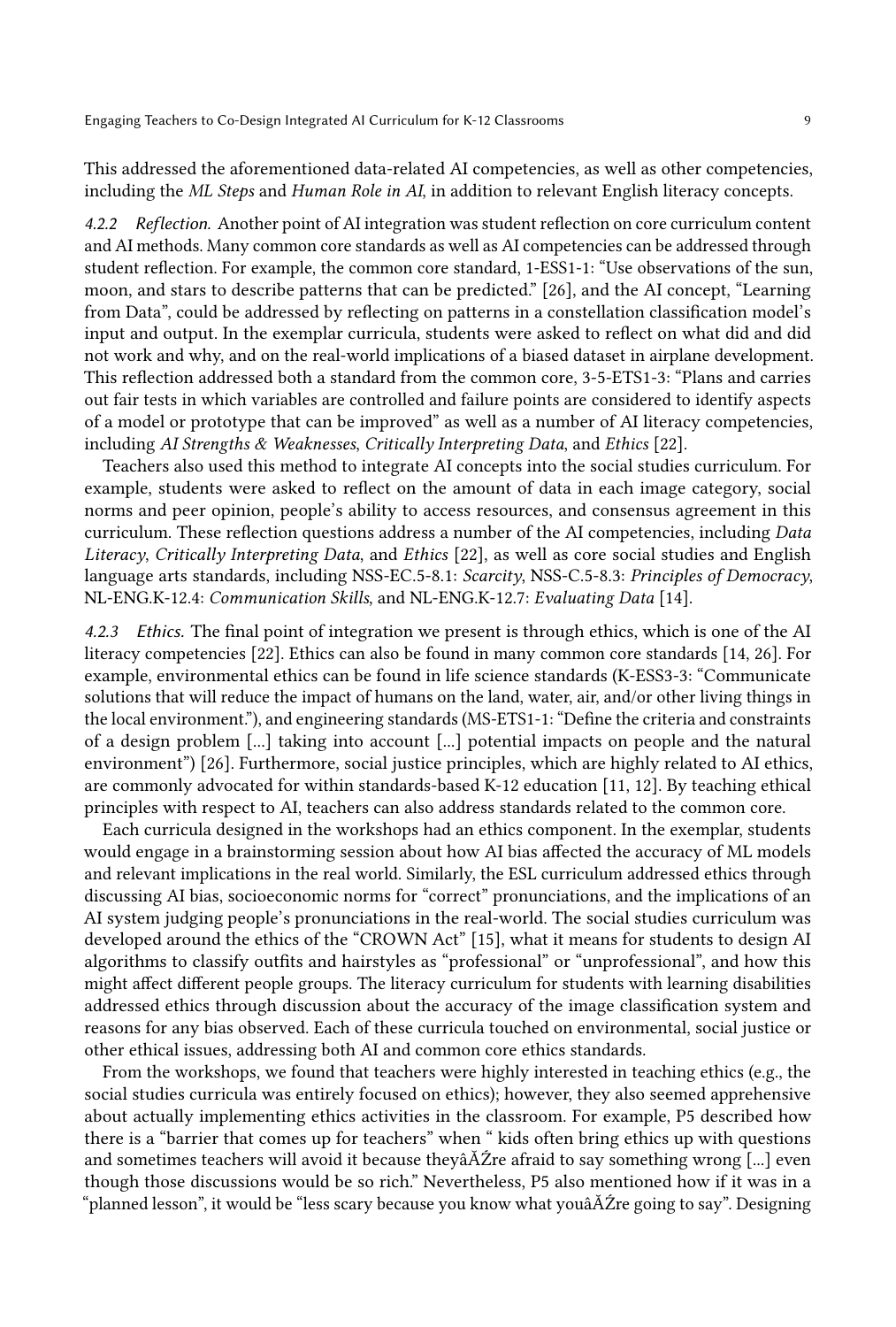scaffolding for AI ethics lessons would not only enable core curricula integration, but would also empower teachers to more confidently teach students about ethics.

# 4.3 Reflecting on Remote Co-design

Due to Covid-19, we organized and ran this co-design workshop completely remotely. Among our activities, the perceived helpfulness from most to least helpful was: Presentations (11 votes), Co-design activity (9 votes), Why AI? and Ethics discussions (both 7 votes), and the Card sorting activity (4 votes). Participants also indicated meeting like-minded educators from around the world and having access to the list of tools and links to be particularly rewarding takeaways. Overall, we noticed a slight increase in familiarity with AI after the workshop and a high level of confidence for integrating AI into their classrooms, though we did not establish that baseline. When asked if the workshop changed their opinion about teaching AI, teachers cited "introducing AI is the gateway to so much learning...now I am seeing and starting to understand the vast world of opportunities that exist for coding beyond being video game designers" (anonymous), as well as seeing the necessity of teaching AI and understanding that AI can be accessible to not "just the computery people" (anonymous).

At the beginning of the workshop, we established norms as an entire group to make facilitating easier. For example, setting expectations for "warm" calling to ensure equal representation of voices in the room meant participants expected to be called on to share their thoughts. Other norms included being present, having discussions in breakout rooms, and keeping cameras on. Since most teachers were unfamiliar with teaching AI, we grouped them into smaller groups of 4-5 so that each group could have a researcher co-designing with them. However, this meant some teachers worked on curriculum that was unrelated to their discipline. We believed this trade off was necessary given the complexity of the task, and was mitigated by the benefits of collaboration. This setup may have worked better if teachers from the same school joined, and groups could be formed by school. Several teachers also requested more time to play with the AI learning tools and digest the presentations. This could have been addressed by scheduling more time between Session 1 and 2, so teachers would have more time to complete the pre-work for Session 2. One suggestion from a participant was to introduce the AI tools using a jigsaw game where every teacher explores an assigned AI tool and presents it back to the group.

#### 4.4 Broader Implications and Limitations

The above findings contribute to the under-explored need to collaborate with teachers when designing AI curriculum, as well as the potential for AI to be integrated into K-12 core curriculum. Combining teaching expertise with research expertise through co-design allowed for thinking beyond the context of a research study and into actual classrooms. The adoption of learning tools and AI curriculum is influenced by complex factors outside the locus of control of the people creating the tools (i.e. designers and researchers) and the people using the tools (i.e. teachers). However, without teacher buy-in, adoption in the classroom would be impossible, and understanding their contexts is necessary and often understated. Through this co-design, teachers experienced the potential for AI to be embedded in subjects like social studies and English, which could allow non-CS and non-technical learners to experience AI in new classrooms. This method also leverages students' existing interests in non-technical subjects as a pathway into AI. This work serves as a push for further explorations to expose a wider range of students to AI.

While the above findings could provide useful insights to AI education researchers and designers, we acknowledge the limitations of our study. Because our explorations focused on integrating AI with non-technical subjects with a small group of teachers, applying and extending general implications beyond this context should be done with caution.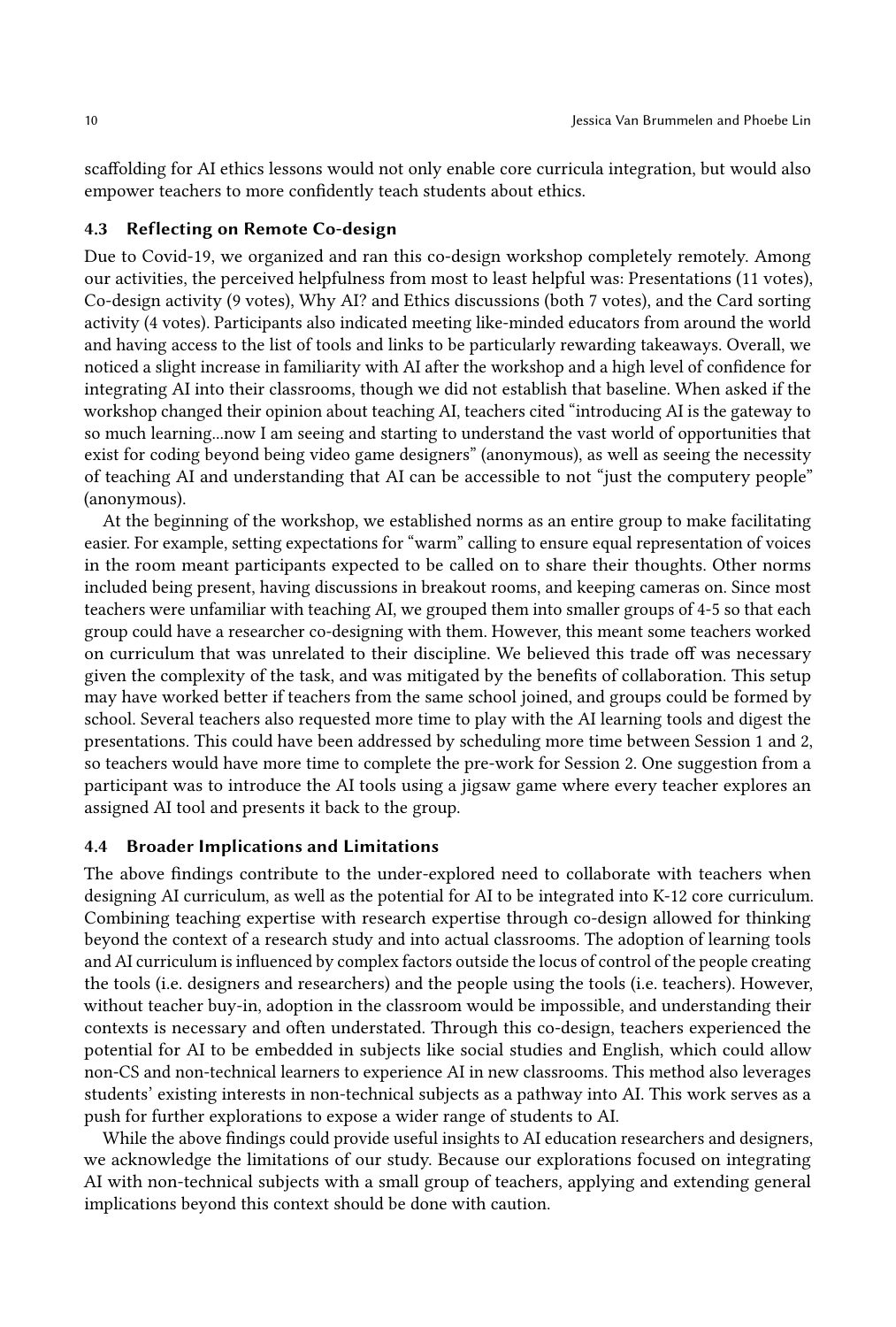# 5 CONCLUSION

In this paper, we explored the needs of teachers in K-12 classrooms and how AI education can be integrated with existing core curriculum. We engaged K-12 teachers and researchers in a two-day co-design workshop, where we co-created lesson plans that embedded AI concepts into curricula for social studies, ESL, and literacy for students with learning disabilities. We found that teachers value curriculum that address evaluation and engagement of students, which could be built into the learning tool or curriculum. Teachers also successfully connected AI with their subject by having students examine subject-related datasets, as well as reflect on real-world implications and AI ethics. Our work highlights an opportunity to increase accessibility of K-12 AI education by embedding AI into core subjects (e.g., English, social studies), and reaching students outside of CS and technology classrooms.

# ACKNOWLEDGMENTS

We thank the teachers who were a part of this study; Randi Williams, who provided co-design guidance; and Hal Abelson, who made this work possible.

# REFERENCES

- <span id="page-10-14"></span>[1] [n.d.]. A to Z of AI with Google. [https://atozofai.withgoogle.com/intl/en-US/about/.](https://atozofai.withgoogle.com/intl/en-US/about/) Accessed: 2020-08-13.
- <span id="page-10-13"></span>[2] 2011. Miro. [https://miro.com/.](https://miro.com/) Accessed: 2020-08-13.
- <span id="page-10-11"></span>[3] 2011. Zoom. [https://zoom.us/.](https://zoom.us/) Accessed: 2020-08-13.
- <span id="page-10-12"></span>[4] 2013. Slack. [https://slack.com/.](https://slack.com/) Accessed: 2020-08-13.
- <span id="page-10-4"></span>[5] Safinah Ali, Blakeley H Payne, Randi Williams, Hae Won Park, and Cynthia Breazeal. [n.d.]. Constructionism, Ethics, and Creativity: Developing Primary and Middle School Artificial Intelligence Education.
- <span id="page-10-0"></span>[6] Anonymous Authors. 2020. Appendix. [http://anonymized.for.peer.review.](http://anonymized.for.peer.review) Accessed: 2020-09-16.
- <span id="page-10-16"></span>[7] Richard Berk. 2017. An impact assessment of machine learning risk forecasts on parole board decisions and recidivism. Journal of Experimental Criminology 13, 2 (2017), 193–216.
- <span id="page-10-7"></span>[8] Harald Burgsteiner, Martin Kandlhofer, and Gerald Steinbauer. 2016. IRobot: Teaching the basics of artificial intelligence in high schools. In Proceedings of the Thirtieth AAAI Conference on Artificial Intelligence. 4126–4127.
- <span id="page-10-1"></span>[9] Michelle Carney, Barron Webster, Irene Alvarado, Kyle Phillips, Noura Howell, Jordan Griffith, Jonas Jongejan, Amit Pitaru, and Alexander Chen. 2020. Teachable Machine: Approachable Web-Based Tool for Exploring Machine Learning Classification. In Extended Abstracts of the 2020 CHI Conference on Human Factors in Computing Systems. 1–8.
- <span id="page-10-5"></span>[10] H. Chen. 2009. AI, E-government, and Politics 2.0. IEEE Intelligent Systems 24, 5 (2009), 64–86.
- <span id="page-10-18"></span>[11] Andrea L Dixon, Catherine Tucker, and Mary Ann Clark. 2010. Integrating social justice advocacy with national standards of practice: Implications for school counselor education. Counselor Education and Supervision 50, 2 (2010), 103–115.
- <span id="page-10-19"></span>[12] Alison G Dover. 2013. Getting âĂIJup to codeâĂİ: Preparing for and confronting challenges when teaching for social justice in standards-based classrooms. Action in Teacher Education 35, 2 (2013), 89–102.
- <span id="page-10-10"></span>[13] Eva Durall, Merja Bauters, Iida Hietala, Teemu Leinonen, and Evangelos Kapros. 2020. Co-creation and co-design in technology-enhanced learning: Innovating science learning outside the classroom. Interaction Design and Architecture (s) 42 (2020), 202–226.
- <span id="page-10-17"></span>[14] Education World Inc. 2020. U.S. Education Standards. [https://www.educationworld.com/standards/national/.](https://www.educationworld.com/standards/national/) Accessed: 2020-09-15.
- <span id="page-10-20"></span>[15] Torrie K Edwards. 2020. From the Editorial Board: Tangled Discrimination in Schools: Binding Hair to Control Student Identity. The High School Journal 103, 2 (2020), 53–56.
- <span id="page-10-3"></span>[16] Ashok Goel. 2017. AI Education for the World. AI Magazine 38, 2 (2017), 3–4.
- <span id="page-10-9"></span>[17] Clint Heinze, Janet Haase, and Helen Higgins. 2010. An action research report from a multiyear approach to teaching artificial intelligence at the K-6 level. In 1st symposium on educational advances in artificial intelligence.
- <span id="page-10-6"></span>[18] Aaron Hertzmann. 2020. Visual Indeterminacy in GAN Art. Leonardo 53, 4 (2020), 424–428.
- <span id="page-10-15"></span>[19] Jonas Jongejan, Henry Rowley, Takashi Kawashima, Jongmin Kim, and Nick Fox-Gieg. 2017. Google Quick, Draw! [https://quickdraw.withgoogle.com/.](https://quickdraw.withgoogle.com/) Accessed: 2020-09-16.
- <span id="page-10-2"></span>[20] Dale Lane. 2020. Machine Learning for Kids. [https://machinelearningforkids.co.uk/.](https://machinelearningforkids.co.uk/) Accessed: 2020-09-05.
- <span id="page-10-8"></span>[21] Phoebe Lin, Jessica Van Brummelen, Galit Lukin, Randi Williams, and Cynthia Breazeal. 2020. Zhorai: Designing a Conversational Agent for Children to Explore Machine Learning Concepts.. In AAAI. AAAI, New York, NY, USA,